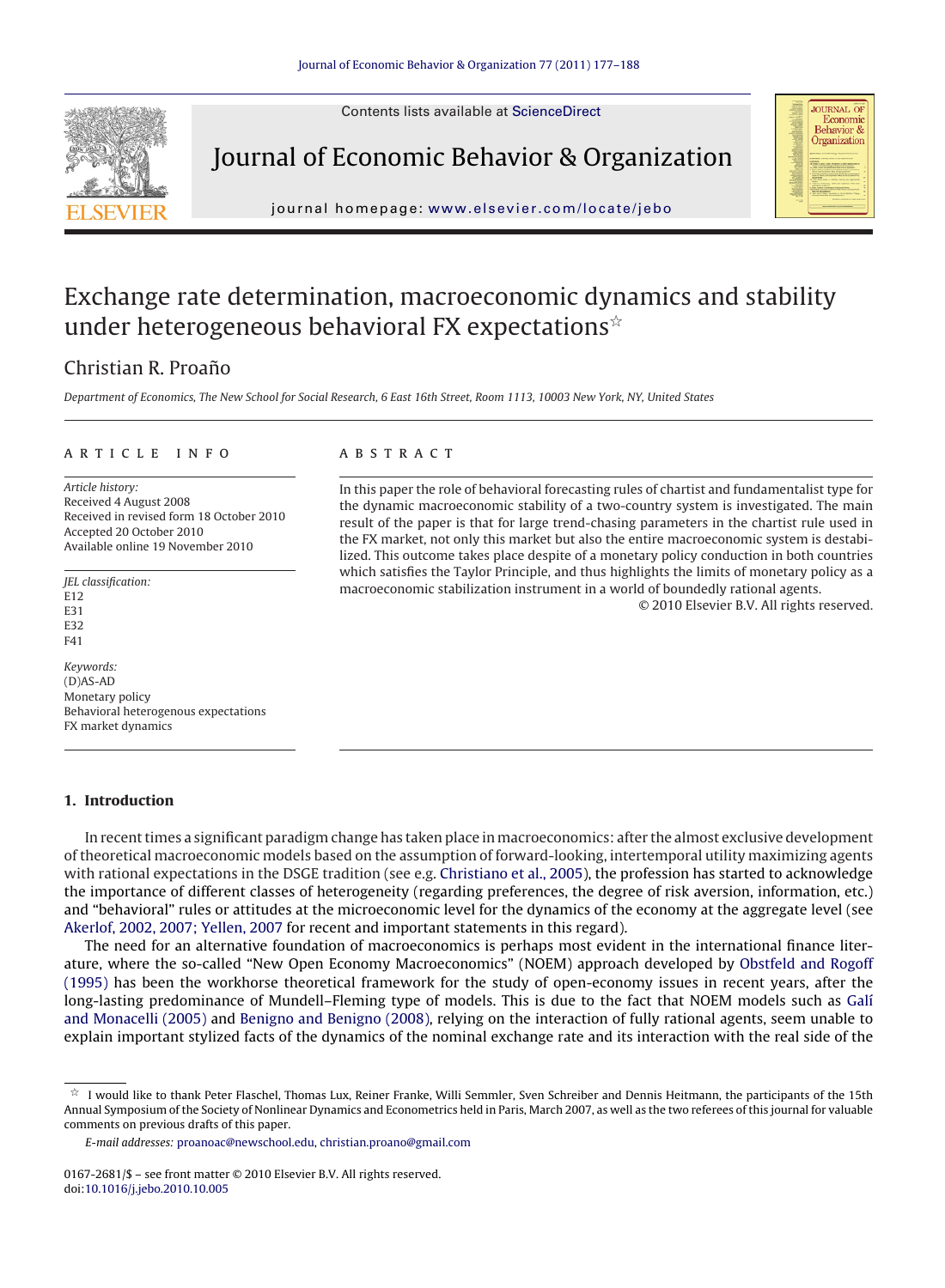economy (see [Engel and West, 2005](#page--1-0) for a contrary view on this respect). Indeed, as pointed out e.g. by [De Grauwe and](#page--1-0) [Grimaldi \(2006a\), E](#page--1-0)fficient Markets Rational Expectation (EMRE) models seem unable to explain in a satisfactory manner major stylized facts on exchange rate fluctuations, such as the non-normality of returns and their volatility clustering, their apparent disconnection with macroeconomic fundamentals, as well as the occurrence of herding behavior and currency runs.

On the contrary, models based on "bounded rationality", that is, models which feature economic agents with heterogenous beliefs and behavioral attitudes or trading schemes, seem much more successful in this task, see e.g. [Frankel and](#page--1-0) [Froot \(1987\), Allen and Taylor \(1992\), Cheung and Chinn \(2001\), De Grauwe and Grimaldi \(2005a, 2006b\)](#page--1-0) and [Manzan and](#page--1-0) [Westerhoff \(2007\). I](#page--1-0)ndeed, the inclusion of such agent or beliefs heterogeneity, as well as of behavioral rules and therefore of a somewhat "boundedly rational" behavior by the economic agents, has proven quite valuable in providing insights and explanations concerning some of the "puzzles" which arise when "rationality" is assumed (see [De Grauwe and Grimaldi,](#page--1-0) [2006a, ch. 1](#page--1-0) for an extensive discussion of the advantages of the bounded rationality approach with heterogenous agents over the rational-expectations approach in the explanation of empirical financial market data). The analysis of this second type of models, however, has been often constrained to the foreign exchange (FX) markets (by assuming a fundamental nominal exchange rate determined by an exogenous stochastic process), so that the consequences of such non-rational behavior by FX market participants at the macroeconomic level have not been explicitly analyzed in an extensive manner so far.

In this paper an attempt is undertaken to fill in this gap in the academic literature by incorporating in a stylized twocountry macroeconomic model an FX market with traders characterized by their use of behavioral rules for the forecast of the future development of the nominal exchange rate between the two model economies. By means of the resulting twocountry macroeconomic model, the importance of "behavioral trading" for the stability not only of the FX market, but also for the whole two-country macrodynamic system is investigated. This seems a meaningful task given the recurrent occurrence of currency and financial crises in the last decades and the disastrous consequences for employment and economic growth which such FX market instability episodes have often brought.

The remainder of the paper is organized as following: in Section 2 the theoretical macroeconomic framework for the case of a small open economy is described. Section [3](#page--1-0) investigates the role of the FX markets for the dynamic macroeconomic stability of two interacting large open economies by means of numerical simulations. Section [4](#page--1-0) draws some concluding remarks from this paper.

#### **2. The model**

As it will be discussed below, the macroeconomic framework in the model of this paper is given by a simplified version of the two-country model discussed in [Flaschel et al. \(2008, Ch. 9\). H](#page--1-0)owever, while in that theoretical framework a descriptive law of motion for the nominal exchange rate was formulated, in this paper the behavior of the agents in the FX market and the evolution of their beliefs concerning the future evolution of the nominal exchange rate – which in turns determines the actual nominal exchange rate level – is explicitly modeled and analyzed. Thus, given its relative importance in the analysis of this paper, let us start with the discussion of the FX market.

#### 2.1. The international FX market

An international FX market is assumed, where traders – no matter their nationality – can freely trade domestic in foreign currency (and vice versa) and then invest in both domestic and foreign bonds given the perfect capital mobility between the two economies. This international FX market is characterized by "boundedly rational" traders which, due to informational, time and/or cognitive constraints, do not/cannot calculate "mathematically rational" expectations with respect to the future dynamics of the nominal exchange rate (as it is assumed in the NOEM/DSGE framework) but use behavioral forecasting rules for this task instead.

Now assume that the following sequence of events holds: at the beginning of a period t, only variables determined in at the end of period t − 1 are known by the FX market participants, which build their forecasts for the nominal exchange rate at  $t+1$  on the basis of that information. Independently, the monetary authorities in both countries set the nominal interest rates on the basis of the same information set. Then, given the perfect capital mobility between the two countries, the nominal exchange rate level in  $t$  is determined via the Uncovered Interest Rate Parity (UIP). Finally, the real variables output and inflation are determined in both countries.

As it is done in the majority of heterogeneous expectations models, see e.g. [De Grauwe and Grimaldi \(2005a\)](#page--1-0) and [Manzan](#page--1-0) [and Westerhoff \(2007\), t](#page--1-0)he FX traders are assumed to choose between two types of behavioral forecasting rules: one which only takes into account certain macroeconomic fundamentals (the "fundamentalist" rule), and one which is based only on the past developments of the nominal exchange rate (the "chartist" or "technical analysis" rule).

Let s<sub>t</sub> represent the logarithm of nominal exchange S<sub>t</sub> and  $E'_t$  denote the expectations operator of a particular behavioral<br>ecasting rule i based on the information set available at the beginning of period t. Then, ac forecasting rule j based on the information set available at the beginning of period t. Then, according to the "fundamentalist" forecasting rule, the expected log nominal exchange rate at  $t + 1$  is given by

$$
E_t^f s_{t+1} = s_{t-1} + \beta_s^f (f_{t-1} - s_{t-1}),
$$
\n(1)